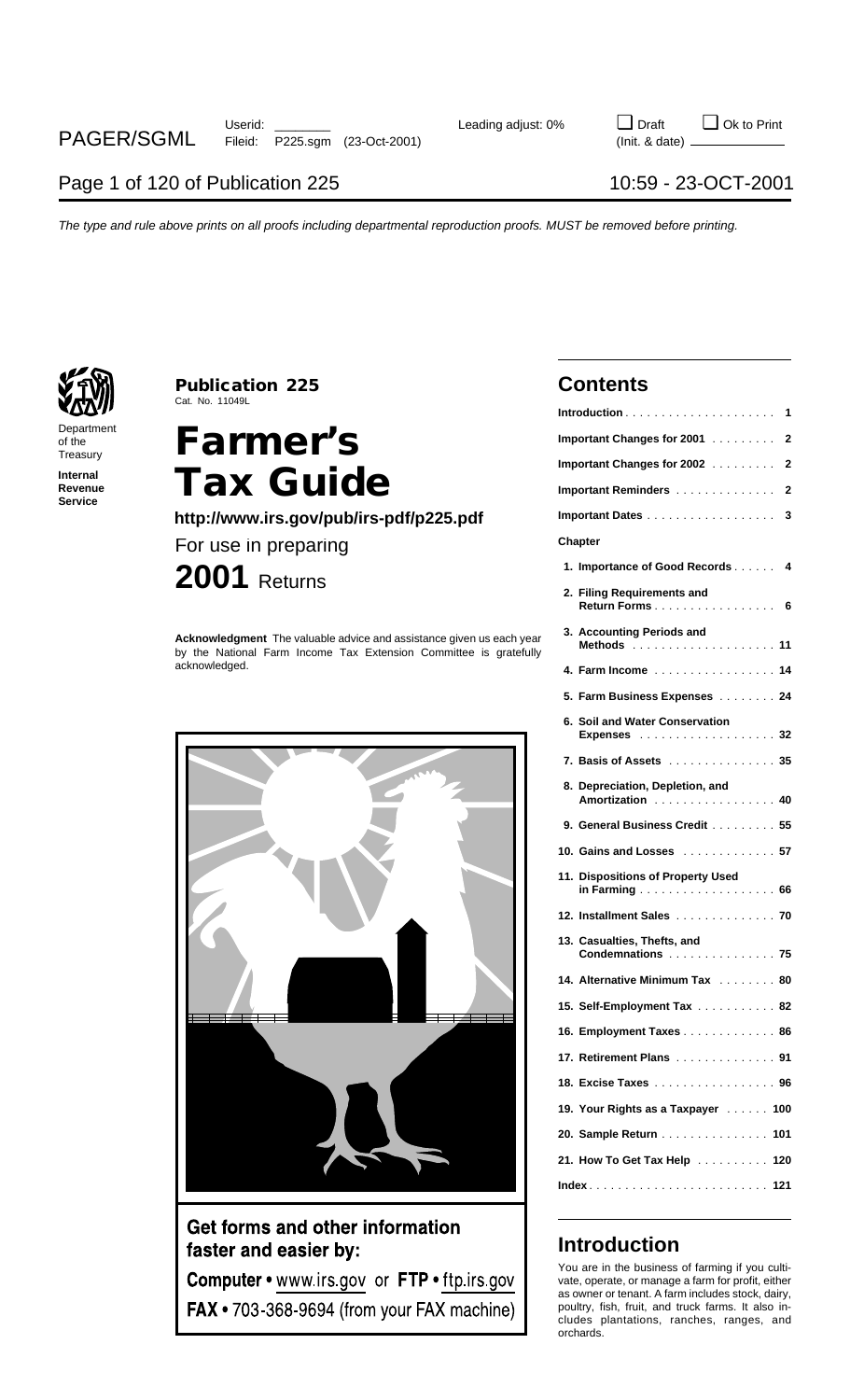See Landlord Participation in Farming in chapter 925 for information on these rules. of the IRS. 15. When you make this choice, the amount you

included in self-employment income. (See collects all or part of the payment from you by

(Form 1040). The income is not included in year of repayment or reduction. commodity is generally based on the lower of self-employment income.

Crop shares you use to feed livestock. Crop **Commodity Credit**<br>
shares you receive as a landlord and feed to **Corporation (CCC) Loans** for the commodity on the date of repayment. If<br>
you repay the difference between that r

shares you receive as a landlord and give to the year received, you must report all CCC loans cotton and has a zero basis in the commodity. In others are considered converted to money when in that year and later years in the same way, 2000, Mike pledged 1,000 pounds of cotton as<br>you make the gift. You must report the fair mar- unless you get approval from the IRS you make the gift. You must report the fair mar- unless you get approval from the IRS to change ket value of the crop share as income, even to a different method. See Change in Account- (a loan rate of \$.50 per pound). In 2001, he though someone else receives payment for the *ing Method* in chapter 3. The repaid the loan and redeemed the cotton for

under a crop-share arrangement. The tenant<br>harvested and delivered the crop in your name<br>to an elevator company. Before selling any of mation about ordering the form.<br>to an elevator company. Before selling any of mation a the crop, you instructed the elevator company to To choose to report a CCC loan as income, reports this market gain and figures his gain or cancel vour warehouse receipt and make out include the loan as income on line 7a o cancel your warehouse receipt and make out include the loan as income on line 7a of Sched-<br>new warehouse receipts in equal amounts of the ule F for the vear you receive it. Attach a state-<br>whether he included CCC loans in new warehouse receipts in equal amounts of the ule F for the year you receive it. Attach a state- crop in the names of your children. They sell ment to your return showing the details of the crop in the names of your children. They sell ment to your return showing the details of the 2000.<br>their crop shares in the following year and the  $_{\text{loan}}$ 

these activities may be subject to the limits the original return. Once you have made the chase) price paid for the cotton. His gain from

Landlord Participation in Farming in chapter 15.) reducing the amount of some other payment or **Market Gain** port the rental income on Schedule F. Commodity Credit Corporation Ioan. However,<br>If you do not materially participate in operat-vou can deduct the amount you refund or return If you do not materially participate in operat-<br>ing the farm, report this income on Form 4835 or that reduces some other payment or loan to tance loan program. your repayment amount for or that reduces some other payment or loan to tance loan program, your repayment amount for and carry the net income or loss to Schedule E you. Claim the deduction on Schedule F for the a loan secured by your pledge of an eligible (Form 1040). The income is not included in vear of repayment or reduction.

income on Form 1040, they may be necessary<br>to figure your self-employment tax. See chapter have reported those received in earlier years as uses the cash method of accounting and files his<br>15. taxable income for the year y

**Crop shares you give to others (gift).** Crop Once you report a CCC loan as income for deducted all expenses incurred in producing the

crop share.<br> **Example.** A tenant farmed part of your land<br>
Later in 2001, he sold the cotton for \$600.<br>
Later in 2001, he sold the cotton for \$600.<br>
Later in 2001, he sold the cotton for \$600.<br>
Later in 2001, he sold the **TIP**

**Crop share loss.** If you are involved in a rental 301.9100-2" at the top of the return. File the Mike's basis in the cotton after he redeemed or crop-share lease arrangement, any loss from amended return at the same address you filed it was \$420, which is the redemption (repur-

operations on the land, the rent is farm income. under the passive loss rules. See Publication choice, you can change it only with the approval

**Pasture income and rental.** If you pasture<br>
someone else's cattle and take care of the live-<br>
stock for a fee, the income is from your farming<br>
stock for a fee, the income is from your farming<br>
stock of a fee, the income

You must include rent you receive in the form of<br>the shares in income in the year you convert<br>the shares to money or the equivalent of money.<br>It does not matter whether you use the cash<br>It does not matter whether you use t

the loan rate or the prevailing world market price

their crop shares in the following year and the loan.<br>
You must file the statement and the return by<br>
your children.<br>
In this situation, you are considered to have<br>
In the due date of the return, including extensions.<br>
In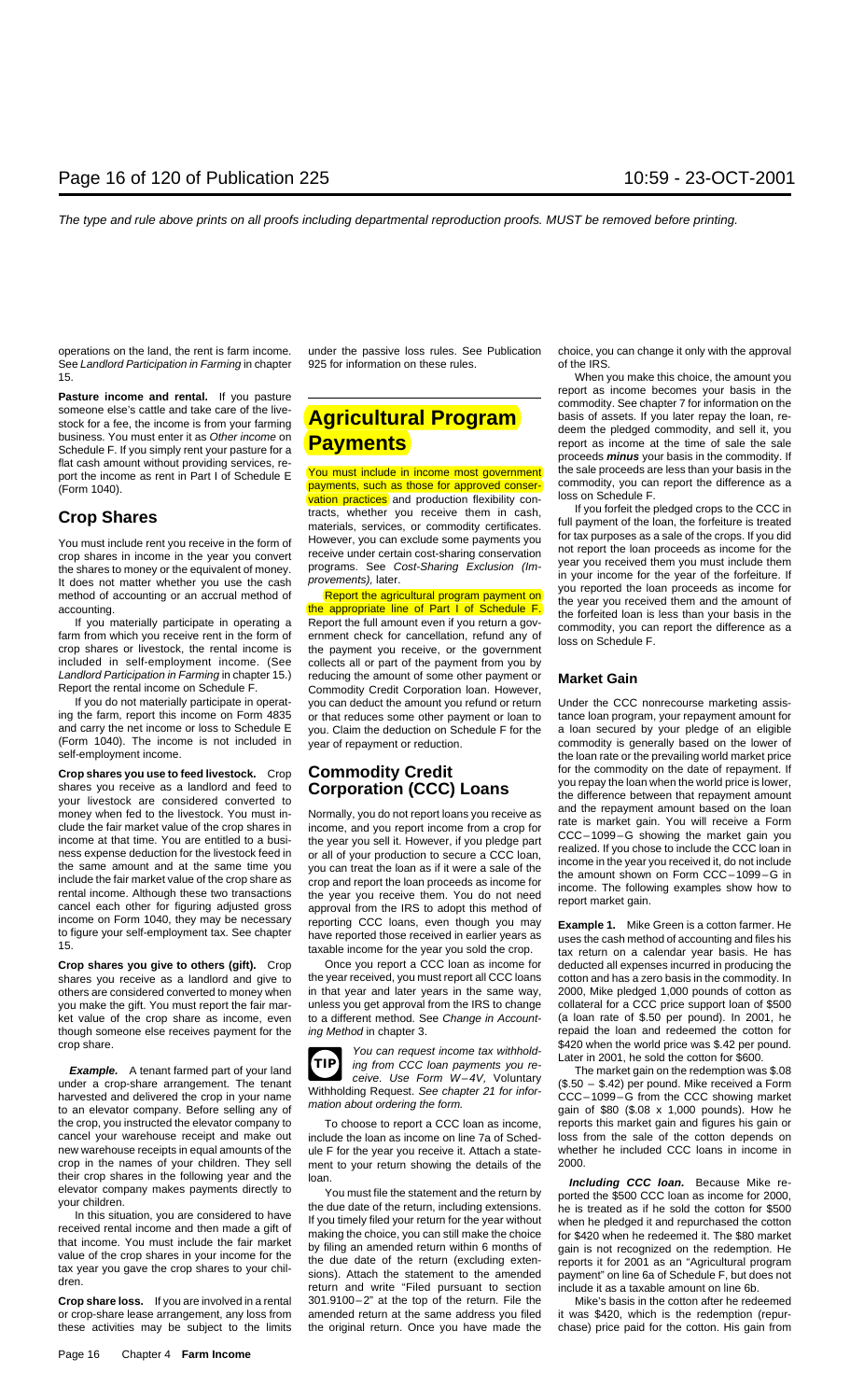publications and forms.

**Topics**<br>
This chapter discusses:<br>
This chapter discusses:<br>
This chapter discusses:<br>
This chapter discusses:<br>
This chapter discusses:<br>
Can deduct two-thirds of your electricity expense<br>
Can deduct two-thirds of your electr

• Farm operating losses allocation that applies to all mixed expenses. You are a farm-related taxpaye<br>
• Net operating losses Any reasonable allocation is acceptable. What is following tests apply.<br>
• Not-for-profit farmi

## Useful Items<br>
You may want to see:<br> **Prepaid Farm Supplies**<br> **Prepaid Farm Supplies**<br> **Prepaid Farm Supplies**

Prepaid farm supplies are amounts paid during For this purpose, your family includes your<br>the tax year for the following items.<br>brothers and sisters, half-brothers and half-sis-

- <p>❑ <b>463</b> Travel, Entertainment, Gift, and Car Expenses</p>\n<p>❑ <b>463</b> Travel, Entertainment, Gift, and Car Expenses</p>\n<p>❑ <b>464</b> or consumed during the<br/>year. However, do not include amounts</p> ❏ **535** Business Expenses paid for farm supplies that you would have Whether or not the deduction limit for
- ❏ **925** Passive Activity and At-Risk Rules use and resale) in your farm business. However, include only the amount that ❏ **<sup>936</sup>** Home Mortgage Interest Deduction **Prepaid Livestock Feed** would be deductible in the following year if
	-

Farming<br> **Deduction limit.** If you use the cash method 1) The payment is for the purchase of feed<br> **Q 1045** Application for Tentative Refund of accounting to report your income and ex-<br> **Q 5213** Election To Postpone pense □ 5213 Election To Postpone penses, your deduction for prepaid farm sup-Determination as To Whether the plies in the year you pay for them may be limited and is not merely for tax avoidance.

Presumption Applies That an to 50% of your other deductible farm expenses Activity Is Engaged in for Profit for the year (all Schedule F deductions except prepaid farm supplies). This limit does not apply **5.** See chapter 21 for information about getting if you meet one of the exceptions described

If the limit applies, you can deduct the excess **Farm Business**<br> **Farm** Business Cost of farm supplies other than poultry in the<br> **Deductible Expenses Expenses**<br> **Expenses**<br>
The ordinary and necessary costs of operating a<br>
The ordinary and necessary costs of operating a<br>
tarm for profit are deductible business ex-<br>
The verating a<br>
tarm for profit are deductible business

**Standard mileage rate.** The standard mile-<br>age rate for the cost of operating your car, van,<br>pickup, or panel truck in 2001 is  $34\frac{1}{2}$  cents a<br>pickup, or panel truck in 2001 is  $34\frac{1}{2}$  cents a<br>pickup, or panel tr pickup, or panel truck in 2001 is 34<sup>1</sup>/<sub>2</sub> cents a<br>mile for all business miles diven. See *Truck and* **Example to the compulsion of the compulsion of the Car Expenses.**<br>Car Expenses.<br>
Car Expenses in the compulsion of the

- 
- Deductible expenses<br>
 Capital expenses<br>
 Capital expenses<br>
 Capital expenses<br>
 Nondeductible expenses<br>
 Nondeductible expenses<br>
 Nondeductible expenses<br>
 Farm operating losses<br>
 Farm operating losses<br>
 Farm oper

- 
- 2) Your principal business is farming.
- 

the tax year for the following items. brothers and sisters, half-brothers and half-sis- **Publication** • Feed, seed, fertilizer, and similar farm ters, spouse, parents, grandparents, children, supplies not used or consumed during the grandchildren, and aunts and uncles and their

□ 536 Net Operating Losses (NOLs) for consumed if not for a fire, storm, flood,<br>
ndividuals, Estates, and Trusts<br>
and Trusts and Trusts and Trusts and Trusts and Trusts and Trusts and Trusts and Trusts and Trusts and Trus **! 1999 Boultry (including egg-laying hens and** be subject to the rules for advance payment of **587** Business Use of Your Home baby chicks) bought for use (or for both *livestock feed, discussed next.* 

you had capitalized the cost and deducted<br>it ratably over the lesser of 12 months or the cash method of accounting, you cannot de-<br>⊒ Sch A (Form 1040) Itemized the useful life of the poultry. The cash method of accounting Deductions • Poultry bought for resale and not resold stock will consume in a later year unless you<br>
The start and the following tests.

- 
- 

- 
- 
- 
- 
- 
- 

- 
- 
- 
- 
- 
- 

- 
- **□ Sch F (Form 1040)** Profit or Loss From during the year.
- 
-